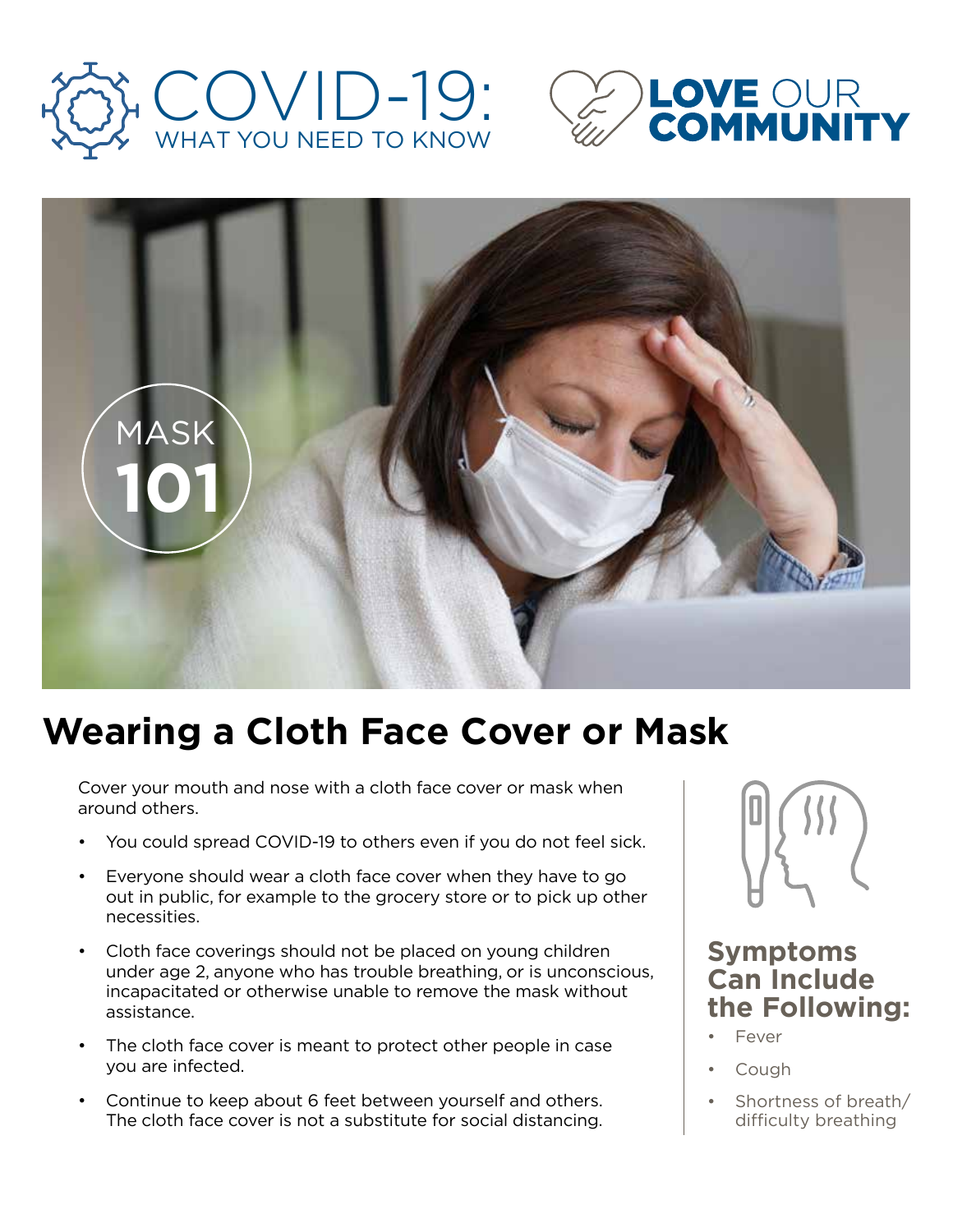

# **Hand Washing**

- Wash your hands often with soap and water for at least 20 seconds especially after you have been in a public place or after blowing your nose, coughing, or sneezing.
- If soap and water are not readily available, use a hand sanitizer that contains at least 60% alcohol. Cover all surfaces of your hands and rub them together until they feel dry.

• Avoid touching your eyes, nose, and mouth with unwashed hands.



### **Using & Disposing of a Mask**

- Before putting on a mask, clean hands with alcoholbased hand rub or soap and water.
- Cover mouth and nose with mask and make sure there are no gaps between your face and the mask.
- Avoid touching the mask while using it; if you do, clean your hands with alcohol-based hand rub or soap and water.
- To remove the mask, remove it from behind (do not touch the front of mask). If soiled or damaged, discard immediately; otherwise, store properly. Clean hands with alcohol-based hand rub or soap and water.



## **How It Spreads**

- Respiratory droplets produced when coughing and sneezing
- Close personal contact
- Touching an object or surface with the virus on it, then touching your mouth, nose, or eyes

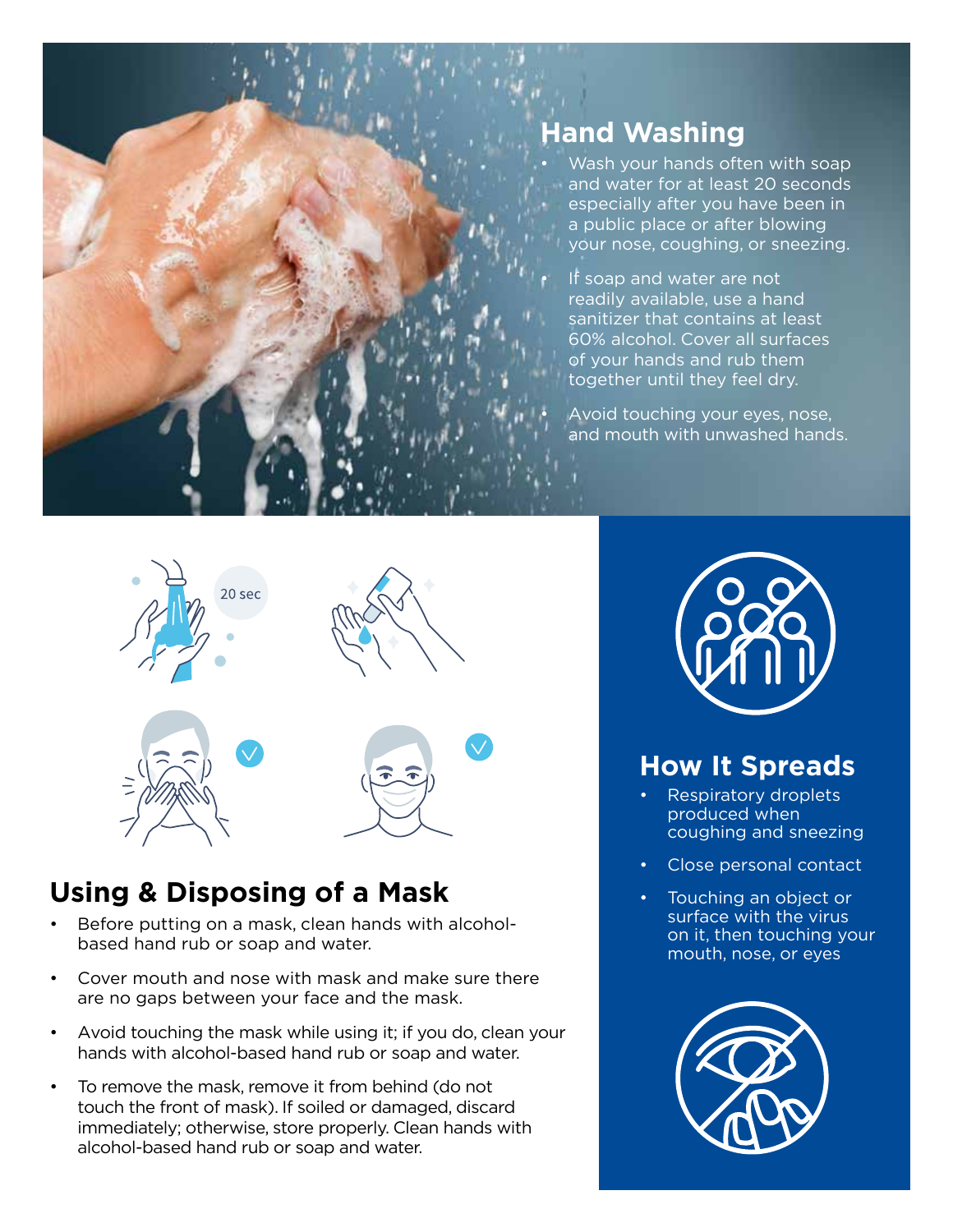## **Are You In Need?**







#### **Food**

If you are in need of food today, here are some options:

- Call a friend many friends and loved ones are looking for ways to help during this time. If they are able to bring you food, remember to stay 6 feet away from them at all times.
- Call 211 (337-232-HELP) to find the nearby food pantry.
- Apply for SNAP (Supplemental Nutrition Assistance Program) benefits:

Text GETSNAP (no spaces) to 898-211

Call 1-888-LA-HELP-U (1-888-524-3578)

#### **Mental Health**

Your mental health is important during this challenging time. There are a lot of available resources you can access right now if you need to talk to someone.

• Call 1-866-310-7977 | Available 24 hours a day

If you or someone you care about is feeling overwhelmed with emotions like sadness, depression, or anxiety, or if you feel like you want to harm yourself or others, please call the following:

- 911
- Substance Abuse and Mental Health Services Administration's (SAMHSA's) Disaster Distress Helpline: 1-800-985-5990 or text TalkWithUs to 66746. (TTY 1-800- 846-8517)

Taking care of yourself, your friends, and your family can help you cope with stress. Helping others cope with their stress can also make your community stronger.